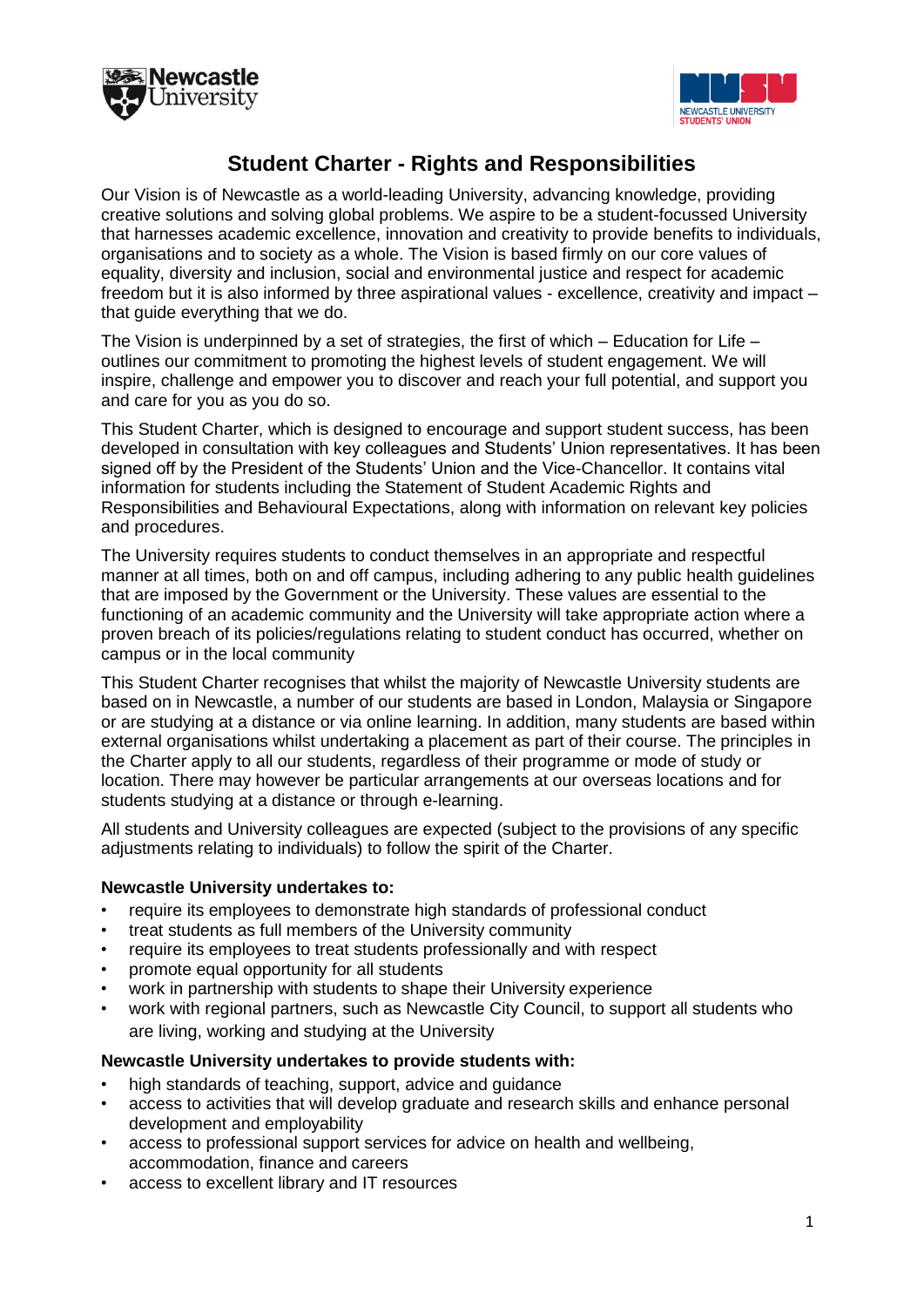• support for student election of representatives and participation in academic and programme development.

#### **Newcastle University undertakes to provide students with the following information:**

- published programme costs, payment options and deadlines, and an estimate of necessary additional costs
- a programme handbook which outlines any professional requirements, student learning activity hours, attendance expectations, mode of course delivery, assessment criteria, assessment arrangements and regulations, academic guidance and support, and appeals and complaints procedures
- clear deadlines and timeframes for feedback on submitted work
- appropriate periods of notice for planned changes to the timetable and curriculum where possible and in accordance with our Student Protection Plan.

## **Students must undertake to:**

- demonstrate high standards of personal conduct and respect in their interactions with the University and the local community
- be respectful of the communities they live in, and do all that they can to be good neighbours and treat University colleagues and their fellow students respectfully
- engage with University induction and meetings with tutors/support colleagues
- familiarise themselves with information provided by the University and follow procedures
- be punctual, attend all timetabled or scheduled remote sessions and participate in classes and group learning activities
- take responsibility to manage their learning, engaging with all learning opportunities on their programme and ensure that they regularly spend sufficient time in private study
- obtain agreement from their academic unit, where possible in advance, for essential absences
- submit assessed work by stated deadlines, engage and learn from feedback
- participate in opportunities to develop and improve provision, such as supporting student representatives and completing feedback forms
- take responsibility for engaging in appropriate activities outside of their curriculum to enhance their employability skills
- respect the physical and digital environment within and beyond the University
- be an effective and professional representative of the institution whilst on a work placement or during a period of outside study.

## **The Students' Union undertakes to:**

- promote high standards of student personal conduct
- support student engagement with the local community
- support all students to ensure they receive equal treatment and are aware of their rights and responsibilities
- support student representation in a wide range of contexts to ensure that students contribute to the development and improvement of provision
- work in partnership with the University to ensure that student views inform the development and improvement of provision, and the wider student experience
- assist students with academic and welfare problems
- represent the interests of all Newcastle University students at local and International level
- encourage students' personal and professional development by provision of a range of information and media, including sports clubs, societies and activities where possible.

#### **Professor Chris Day, Vice-Chancellor & President of Newcastle University**

#### **For further information please contact:**

Head of the Student Progress Service: [head.studentprogress@ncl.ac.uk](mailto:head.studentprogress@ncl.ac.uk) President of the Students' Union: [president.union@newcastle.ac.uk](mailto:president.union@newcastle.ac.uk)

**Abbie Hutchinson, President of the Students' Union 2021-22**

IntelnSan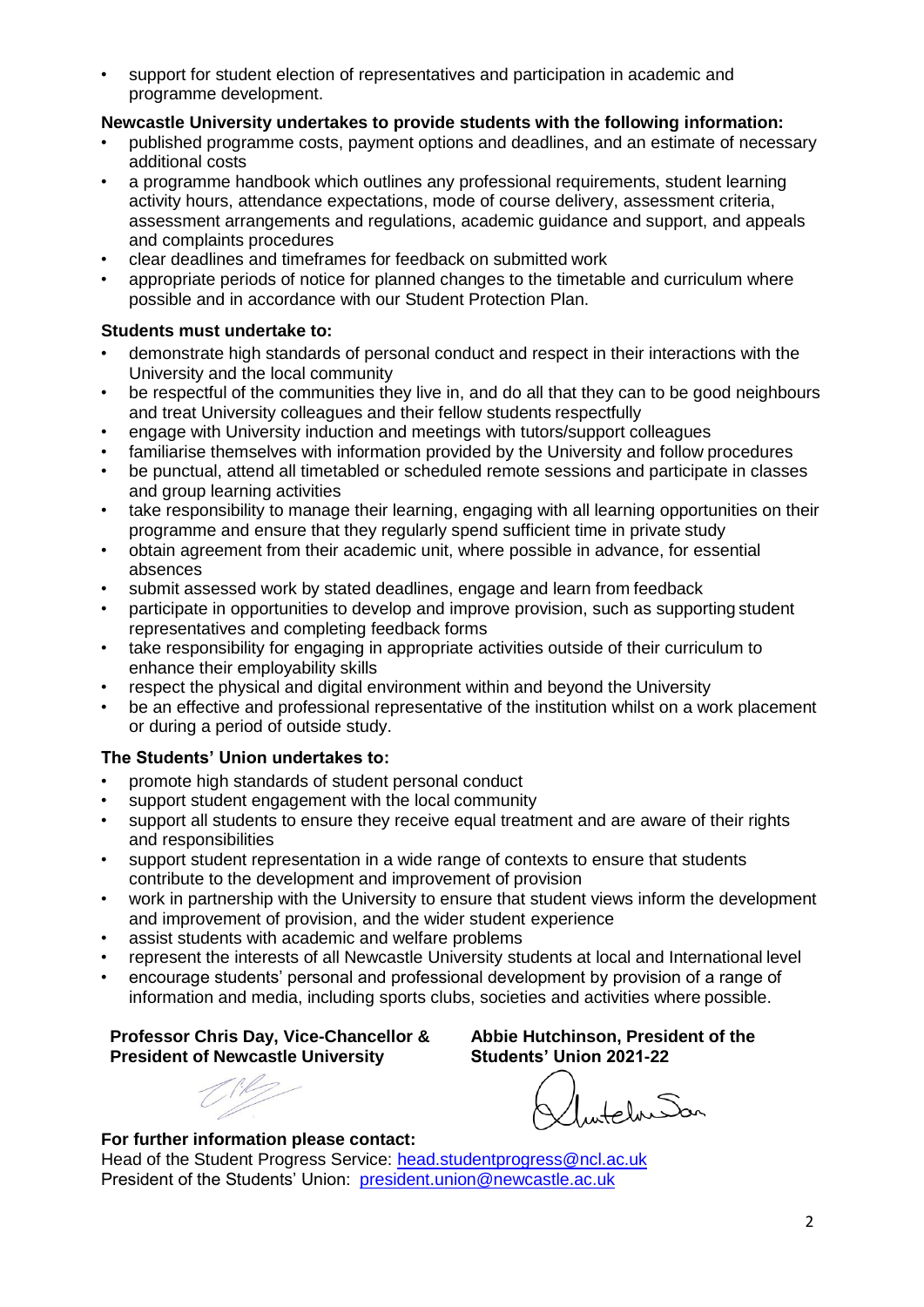# **Section A**

# **Statement of Student Academic Rights and Responsibilities for All Students**

This section expands on points in the Student Charter. Students enrolled on research, professionally-accredited, distance learning or international campus programmes may have additional/alternative responsibilities that are detailed in their programme handbooks. Some of the specific University and Students' Union expectations in this section are of particular relevance to students who are based on campus in Newcastle. Arrangements may be different if you are studying at one of our overseas campuses or through distance- or e-learning. However, the spirit of these expectations applies to all University colleagues and students, regardless of location or mode of study.

# **1. STANDARDS OF PERSONAL CONDUCT**

**You can expect** the University and the Students' Union (where relevant) to**:**

- respect the needs of the diverse community of students and University colleagues
- treat you with courtesy, fairness, dignity and respect regardless of race, ethnic origin, age, gender, marital or parental status, sexual orientation, religion and belief, disability or political view and to respect your privacy as described in the University's diversity policies at [www.ncl.ac.uk/diversity/](http://www.ncl.ac.uk/diversity/) and the Students' Union policies a[t](http://www.nusu.co.uk/yourunion/documents) [www.nusu.co.uk/yourunion/documents](http://www.nusu.co.uk/yourunion/documents)
- endeavour to provide a safe and secure environment free from fear, intimidation or harassment
- promote professional standards of behaviour by all members of the University including confidentiality
- ensure that serious breaches of University rules by other students result in disciplinary procedures against a student, or group of students, as detailed in the University's Student Disciplinary Procedure at [www.ncl.ac.uk/students/progress/Regulations/SPS/](http://www.ncl.ac.uk/students/progress/Regulations/SPS/) and the Students' Union Disciplinary Procedure a[t](http://www.nusu.co.uk/yourunion/documents) [www.nusu.co.uk/yourunion/documents](http://www.nusu.co.uk/yourunion/documents)
- comply with UK laws and for our overseas campuses in addition the law of the country in which the campus is based.

# **You are expected to:**

- observe University rules for the use of University resources and IT facilities and behave responsibly on campus, in University accommodation and in the community, including relevant public health measures in-place for the safety and wellbeing of all members of the University community
- observe a general duty of care to fellow students, the University and any relevant professional body
- express your opinions in a mature and constructive way
- treat fellow students, University colleagues, neighbours and other people in the community with courtesy, fairness and respect regardless of their personal circumstances, race, ethnic origin, age, gender, marital or parental status, sexual orientation, religion and belief, disability or political views and respect the privacy of students and University colleagues
- treat buildings and facilities on campus, at your accommodation and in the community with care and respect
- demonstrate the above standards in all verbal and written communication, including via social media and e-mail.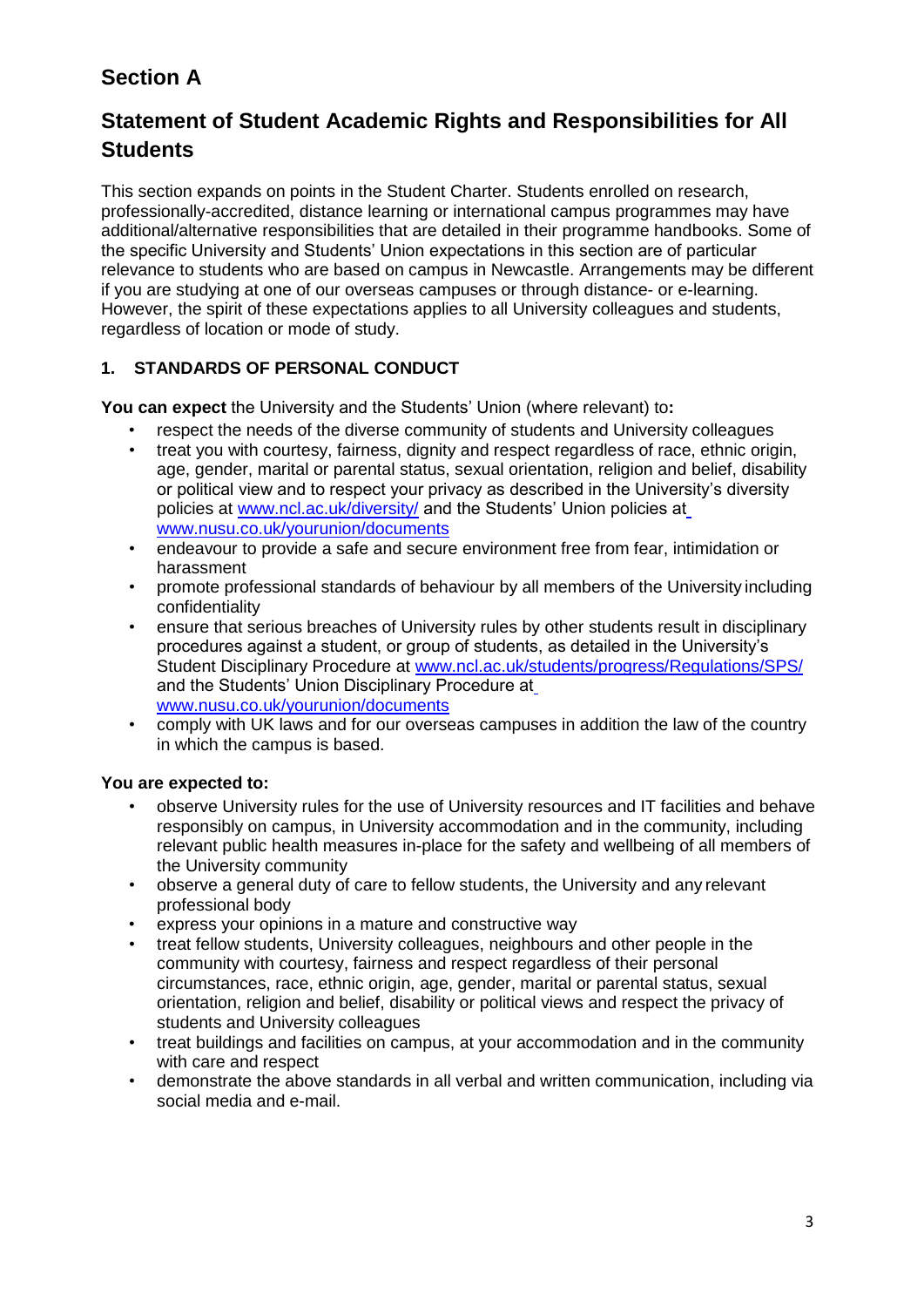# **2. YOUR ACADEMIC STUDY - TAUGHT PROGRAMMES**

## **You can expect to:**

- receive support to develop as an independent, self-directed learner and as a critical thinker able to synthesise, communicate, evaluate and apply opinions and ideas in a variety of contexts
- receive timely and relevant information about what is expected of you and about support available to you, during your orientation and induction sessions and in your programme handbook and regulations
- be given clear specifications of the intended learning outcomes of your programme
- experience a programme of study that uses a mix of teaching, learning and assessment methods
- experience research-informed teaching which may involve undertaking a research dissertation or project
- have the opportunities detailed in the Graduate Framework to develop skills for learning, life and work
- be taught in appropriate facilities
- have a programme that is supported by a range of web, library, IT and other information and learning resources; first year undergraduate students will also have the opportunity to meet with a student mentor
- be taught by subject experts and who deliver a coherent and up-to-date programme
- have academic colleagues contact appropriate to the programme and stage and made clear in the specific programme handbook
- have access to module materials within a Virtual Learning Environment including access to some recorded lecture content
- have access to a Personal Tutor and e-Portfolio
- be given reasonable notice of changes to your programme of study, timetable or curriculum, where these are known in advance
- receive fair and consistent treatment in line with the regulations, policies and procedures of the University.

# **You are expected to:**

- take responsibility for your learning and endeavour to become an independent, selfreliant student
- familiarise yourself with the requirements outlined in your programme handbook
- take responsibility for your own choices about your programme of study, including your choices about study and assessment
- participate fully in all activities specified in your programme
- undertake sufficient private study to meet the requirements of your programme which the University estimates to be approximately 40 hours per week for a full-time student, including private study. (Note, on average, 10 study credits require 100 hours of study).
- reflect critically on the subjects that you study to develop a deeper understanding
- make positive contributions to group-work and treat other group members with respect
- be responsible for effective time management
- manage your University e-mail account and check regularly the e-mails and electronic notice boards for your programme
- take full advantage of the University's learning resources
- seek advice and support promptly
- fulfil agreements that you have made about your programme of study.

# **3. YOUR ACADEMIC STUDY - RESEARCH PROGRAMMES**

**You can expect**, as part of the Code of Practice for Research Degree Programmes to**:**

- be supported by subject experts
- have a supervisory team of at least 2 academics with appropriate research skills and knowledge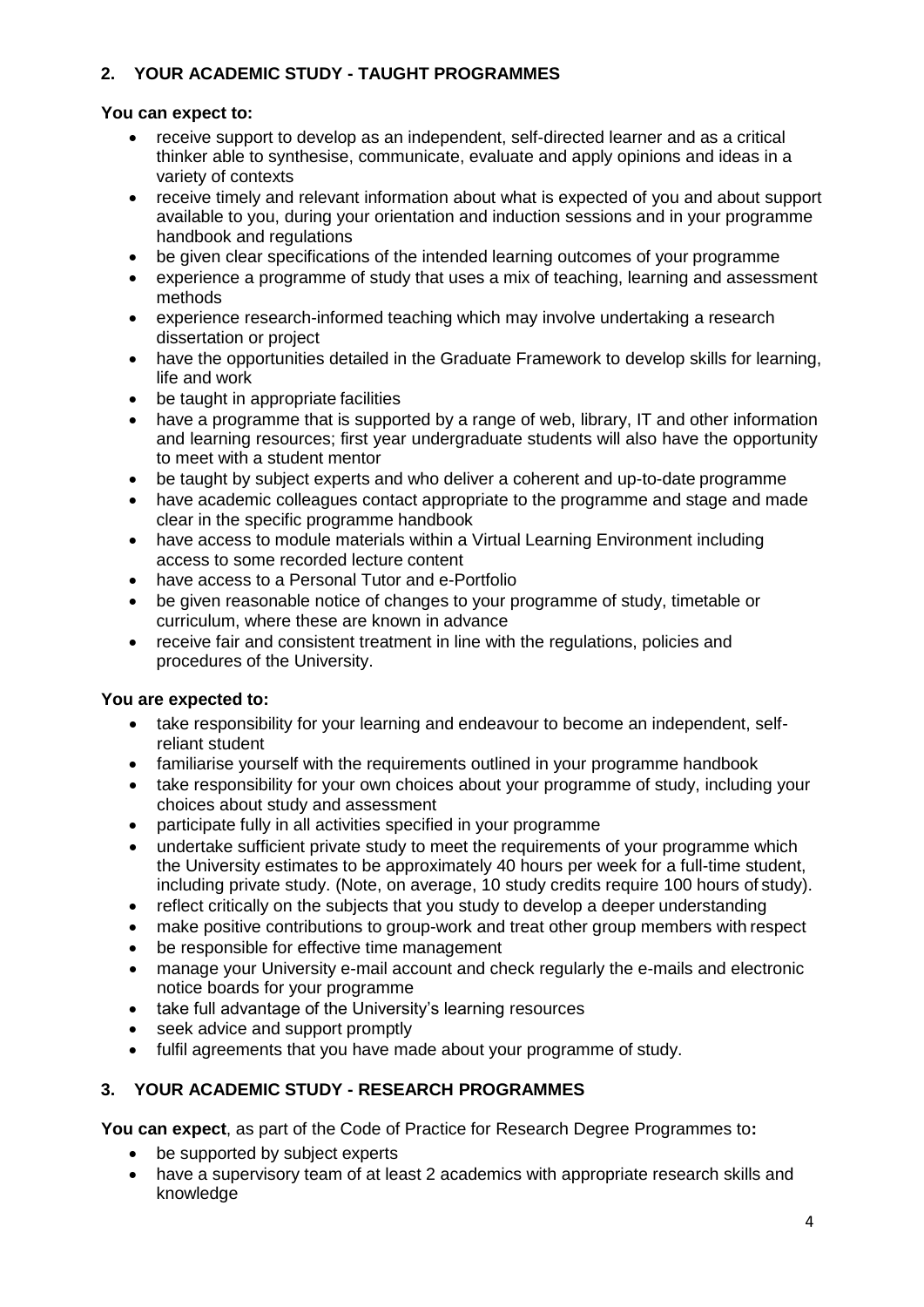- receive support to develop as an independent, self-directed researcher and as a critical thinker able to synthesise, communicate, evaluate and apply opinions and ideas in a variety of contexts
- receive timely and relevant information about what is expected of you and about support available to you, during your orientation and induction sessions and in your handbook and regulations
- be given clear information about the required outputs of your research programme and about progression requirements
- have regular meetings about your research with your supervisory team and your supervisor; if you are a full-time student you will have a minimum of 10 formally recorded meetings per year with your main supervisor and 3 per year with your full supervisory team
- have the opportunities detailed in the Researcher Development Framework to develop skills for learning, life and work
- have access to appropriate facilities for your study
- have a programme that is supported by a range of web, library, IT and other information and learning resources
- have access to an e-Portfolio
- be given reasonable notice of changes to your programme of study where these are known in advance
- receive fair and consistent treatment in line with the regulations, policies and procedures of the University.

#### **You are expected to:**

- take responsibility for your learning and endeavour to become an independent, selfreliant researcher
- Agree your learning agreement with your Supervisory team, submit a project proposal and preliminary ethical screening, where appropriate.
- familiarise yourself with the requirements outlined in your research handbook
- take responsibility for your own choices about your research programme
- participate fully in all activities specified for your programme of study
- undertake sufficient study to meet the requirements of your research programme
- reflect critically on the subjects that you study to develop a deeper understanding
- make positive contributions to the research culture and treat other research group members with respect
- be responsible for effective time management
- manage your University e-mail account and check regularly the e-mails and electronic notice boards for your research programme and your researcher development programme
- take full advantage of the University's learning resources
- seek advice and support promptly
- fulfil agreements that you have made about your research.

## **4. ASSESSMENT AND EXAMINATIONS**

#### **You can expect:**

- clear information about how your programme will be assessed and an explanation of the assessment criteria
- assessment by a range of different methods
- fairness in the design and marking of your assessments
- timely information about coursework deadlines, examination schedules and any changes to these as a result of unforeseen emergencies or disruption
- to receive your marks and other useful feedback on coursework normally within 4 termtime weeks of submitting that coursework (except when extenuating circumstances prevent this).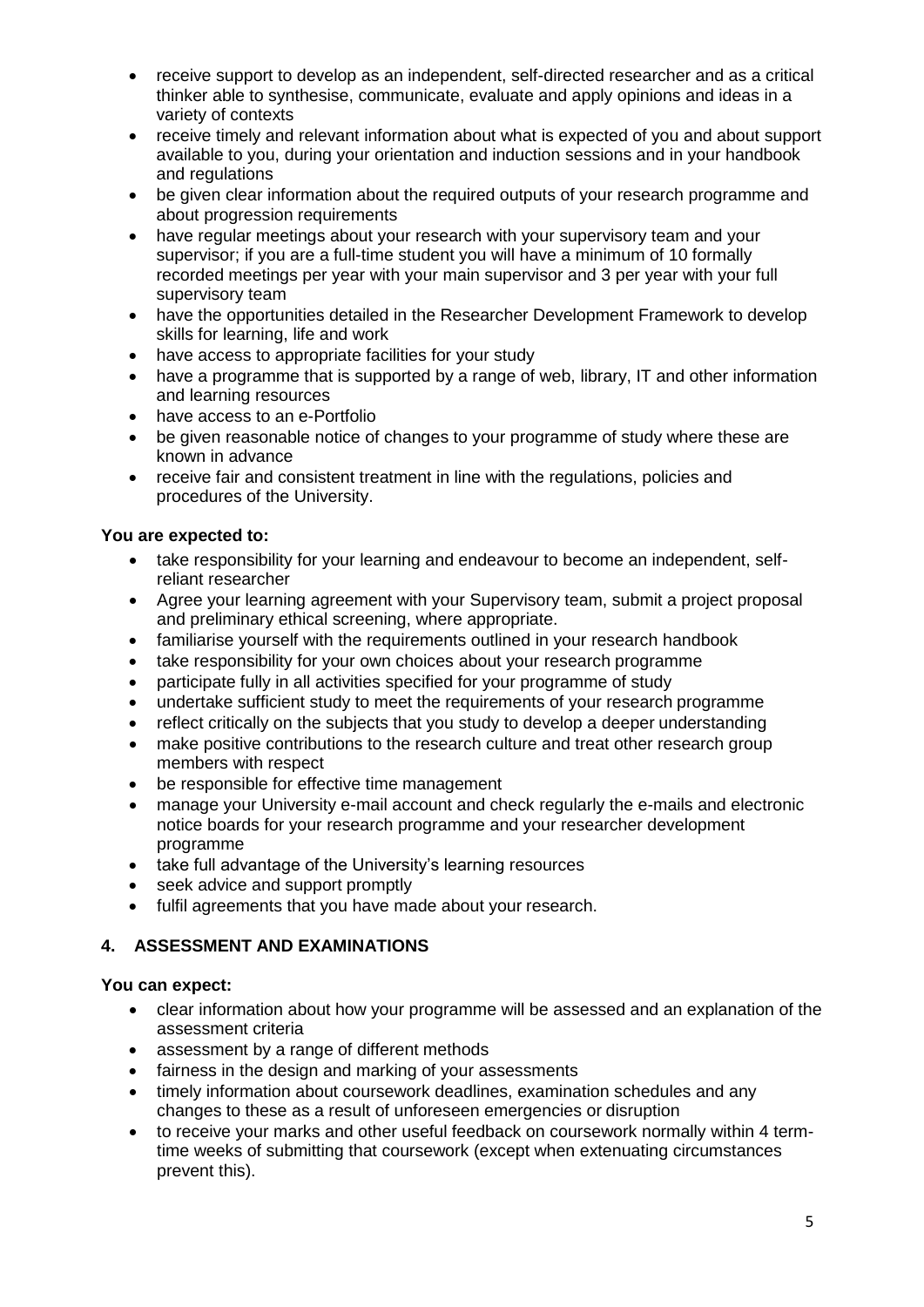- useful feedback on assessments, including general feedback on examinations when requested
- feedback that enables you to improve your performance in future assessments.

## **You are expected to:**

- be available for examinations during all formal examination periods, including re-sit examinations or other periods specified for your taught programme and Annual Progress Reviews for Research Students
- check your examination timetable carefully and arrive on time for examinations
- be familiar with and abide by the Rules Governing the Conduct of Examinations which can be found at [www.ncl.ac.uk/examinations](http://www.ncl.ac.uk/examinations)
- submit in-course assessed work on time, unless you have obtained an extension
- take pro-active responsibility for telling your tutor and other relevant University colleagues about illness or anything that might affect your learning or assessment, as described in the information about Personal Extenuating Circumstances (PEC)procedure available at [www.ncl.ac.uk/students/progress/student-resources/help/.](http://www.ncl.ac.uk/students/progress/student-resources/help/)

## **5. ACADEMIC CONDUCT**

**You can expect**, as part of the Teaching Code of Practice and Code of Practice for Research Degree Programmes**:**

- the University to promote high standards of academic conduct
- to receive information on good academic practice and referencing, including the avoidance of plagiarism. See https:/[/www.ncl.ac.uk/academic-skills-kit/](http://www.ncl.ac.uk/academic-skills-kit/)
- the University to use plagiarism detection software
- a clear procedure for handling cases of academic misconduct [Academic Irregularities](https://www.ncl.ac.uk/student-progress/policies/procedures/assessment%20irregularities/) [www.ncl.ac.uk/students/progress/Regulations/SPS/assessment.htm](http://www.ncl.ac.uk/students/progress/Regulations/SPS/assessment.htm)

#### **You are expected to:**

- maintain high standards of academic conduct and honesty
- be familiar with and apply the guidance provided on good academic practice including the avoidance of plagiarism and other academic misconduct such as the purchase or mis-use of the work of others
- ensure that your submitted work is your own and that you acknowledge appropriately any use made of the work of others as recommended at https:/[/www.ncl.ac.uk/academic-skills-kit/](http://www.ncl.ac.uk/academic-skills-kit/)
- abide by the Rules Governing the Conduct of Examinations which can be found at https:/[/www.ncl.ac.uk/exams/rules/..](http://www.ncl.ac.uk/exams/rules/)

## **6. TUTORIAL/SUPERVISORY SUPPORT ON YOUR PROGRAMME**

It is important that you feel supported throughout your time as a Newcastle University student so you will be assigned a personal tutor/supervisor who will guide your personal and general academic development, signpost you to other sources of support when appropriate, and provide you with a consistent personal contact within the University. This is in line with the University's Framework for Personal Tutoring (Taught Students) and the Code of Practice for Research Degree Programmes (Research Students). There may be reasons why you want to change your tutor/supervisor and you should speak to your school office in the first instance about this:.

**You can expect**, as part of the Framework for Personal Tutoring, the Teaching Code of Practice, **or** the Code of Practice for Research Degree Programmes, your tutor/supervisor to:

- assist you with your induction and familiarisation into academic life
- respond promptly to any communication from you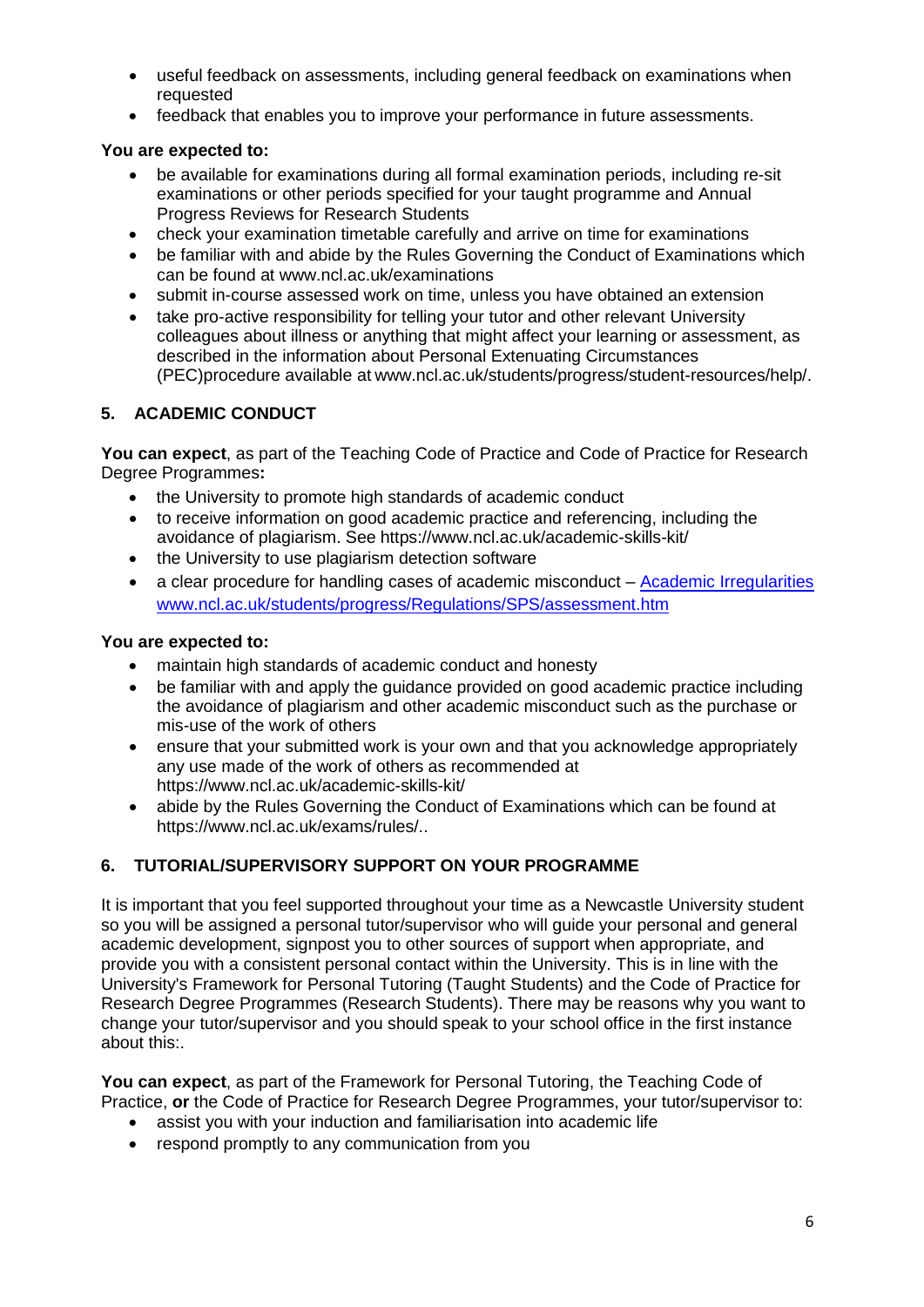- arrange to meet you within four weeks of you starting at University, with a meeting at least twice during your first semester at the University and offer tutorial contact at least once each semester thereafter (Taught Students).
- allocate you with an appropriate supervisory team, who will offer regular structured interactions with at least one member of the supervisory team at least ten times per year, to provide direction and monitor your progress (Research Students).
- offer general academic advice on your progress and development and guide you towards relevant skills development provision and careers advice
- listen to you and offer you pastoral care, confidential help and non-academic advice, and to direct you to other student services when appropriate
- liaise with other academic and administrative colleagues about you, when appropriate, to support your positive development and progress
- provide references for you
- offer you guidance or advice on University processes including disciplinary procedures and extenuating circumstances.

#### **You are expected to:**

- attend all meetings arranged with your tutor/supervisor and respond promptly to any communication from them
- arrange additional meetings if required
- prepare for meetings with your tutor/supervisor
- make appropriate use of all the support and guidance offered at Newcastle University and within your base country as signposted by your personal tutor
- take the opportunity to raise academic or personal problems as soon as possible
- let your academic unit or tutor/supervisor know as soon as possible when you are ill or have other good reason for non-attendance or for failure to meet deadlines
- keep records of meetings, and agreed actions, including personal development planning
- ensure that you prepare a record of your discussion after each tutorial/supervision meeting that includes follow-up actions and agree with your tutor that the record is accurate
- discuss reference requests with your tutor/supervisor in a timely manner.

## **7. ENGAGEMENT WITH THE UNIVERSITY**

**You can expect** the University and the Students' Union (where relevant) to**:**

- notify you and provide guidance of all important systems and procedures
- apply systems and procedures in a fair and consistent manner with due regard to equality and diversity legislation https:/[/www.ncl.ac.uk/student](http://www.ncl.ac.uk/student-)progress/policies/procedures/
- provide a range of opportunities for you, or student representatives, to contribute to the development of your programme, facilities and services
- provide a fair process for you to raise complaints [https://www.ncl.ac.uk/student](https://www.ncl.ac.uk/student-progress/policies/procedures/complaints%20and%20resolution/)[progress/policies/procedures/complaints%20and%20resolution/](https://www.ncl.ac.uk/student-progress/policies/procedures/complaints%20and%20resolution/)

## **You are expected to:**

- complete the registration process and take responsibility for maintaining the accuracy of your student record on the Student Self Service Portal (S3P) at <https://s3p.ncl.ac.uk/login/index.aspx>
- familiarise yourself with systems and procedures that apply to you and follow required protocols in a timely manner
- demonstrate positive engagement with assessment feedback and opportunities to develop your graduate skills
- raise any concerns about the University in a timely and constructive manner.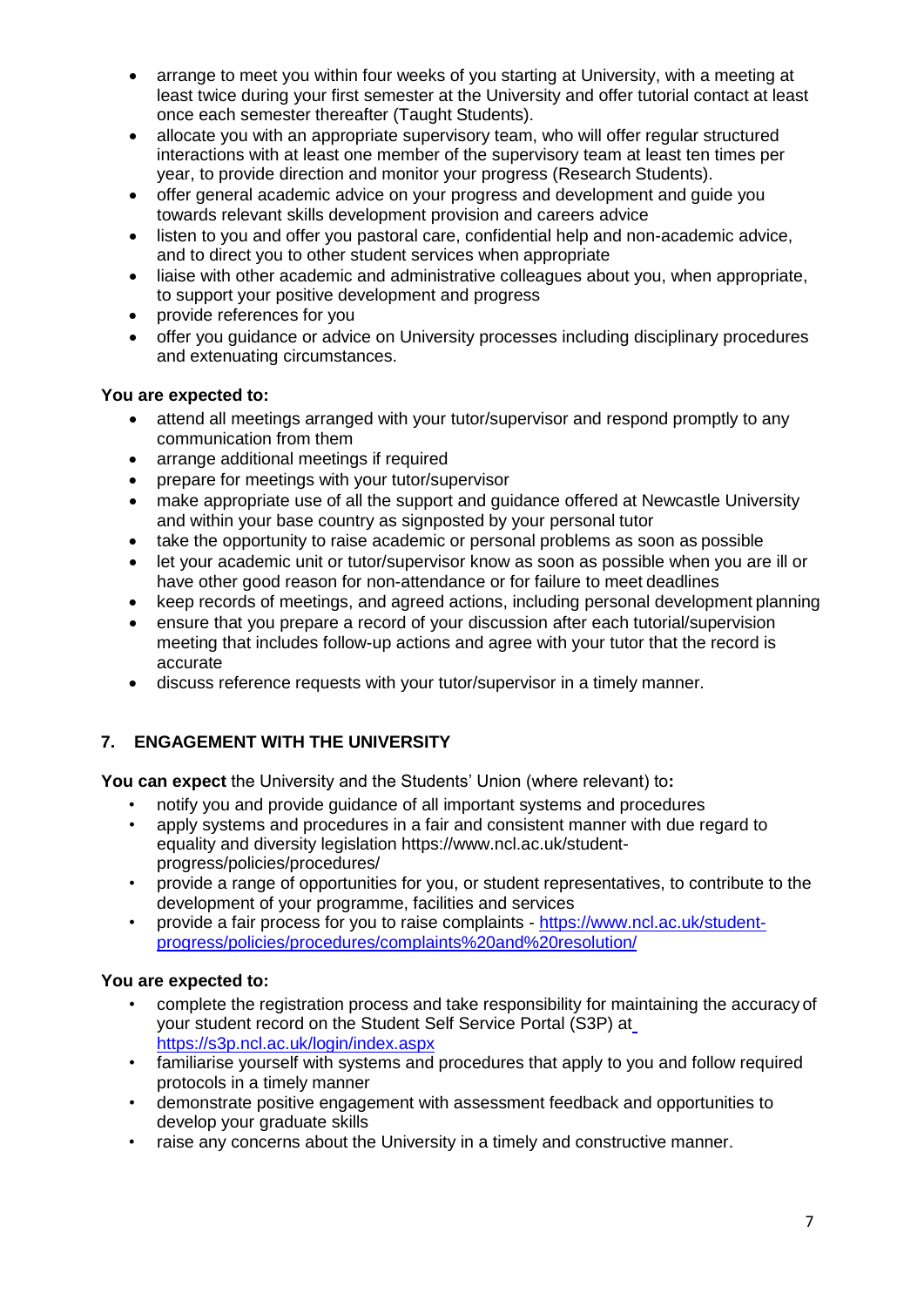## **8. THE ENVIRONMENT**

We are committed to providing a vibrant, clean, smoke free environment for students and University colleagues to enjoy at Newcastle: See the University's Sustainability work https:/[/www.ncl.ac.uk/sustainable-campus/](http://www.ncl.ac.uk/sustainable-campus/)

**You can expect** the University and the Students' Union (where relevant) to**:**

- be committed to environmental protection and sustainable development in all its activities
- meet or exceed environmental regulatory requirements
- champion research activity that supports the above aims
- support colleagues and students in their endeavours to minimise negative environmental impact and improve environmental sustainability.

#### **You are expected to:**

- be aware of issues that may impact on climate change and the environment.
- minimise your own use of energy and natural resources and to use and encourage the use of public transport and recycling facilities.

## **9. HEALTH, SAFETY AND WELLBEING**

The health and happiness of all our students is paramount and we aim to ensure that in several ways**:** https:/[/www.ncl.ac.uk/wellbeing/](http://www.ncl.ac.uk/wellbeing/)

**You can expect** the University and the Students' Union (where relevant) to**:**

- take all reasonable measures to ensure the health, safety and welfare at work of all employees, students and visitors
- provide you with appropriate safety information and training for activities you are doing whether they are on University property or elsewhere
- ensure that buildings and external areas controlled by the University are safe and in good repair
- provide a smoke free campus
- provide appropriate levels of student wellbeing support or facilitate your access to this, via external sources
- ensure compliance with the provisions of the Equality Act and any other legislation.

## **You are expected to:**

- take reasonable care of your own health and safety and that of others who may be affected by your actions
- take responsibility to seek and engage with support offered by the University for your own health and wellbeing needs. <http://www.ncl.ac.uk/students/wellbeing/contact/>
- co-operate to enable the University / Students' Union to discharge their safety duties.
- be aware of, while not taking responsibility for, the wellbeing of your friends and fellow students
- promptly report all wellbeing and accident concerns to the Student Wellbeing Service and to the Safety Office respectively. <http://www.ncl.ac.uk/students/wellbeing/contact/> [safety-office@ncl.ac.uk](mailto:safety-office@ncl.ac.uk)
- provide up-to-date contact details to the University, including details of who to contact in an emergency
- abide by the University's smoke-free campus rules where applicable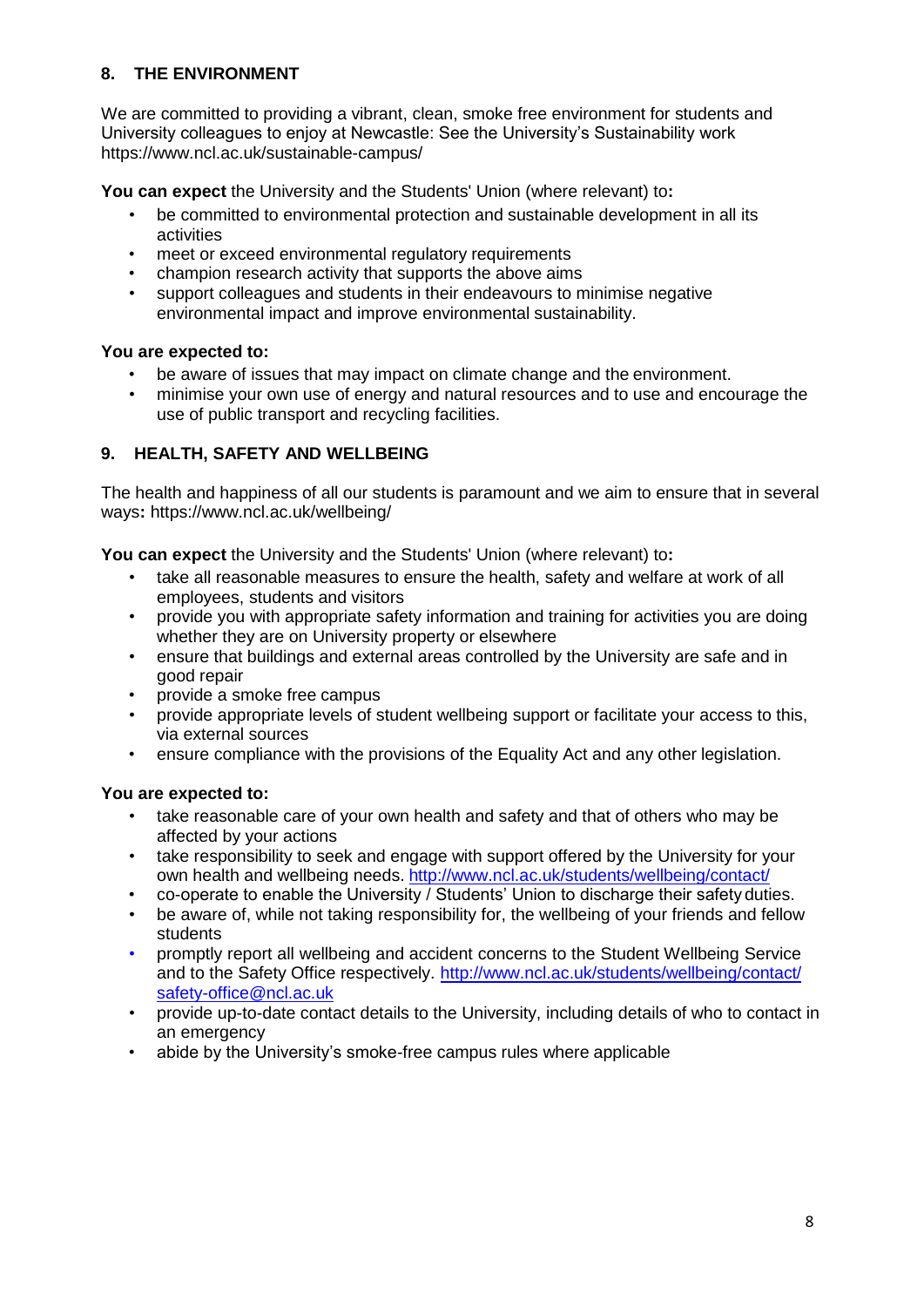# **Section B**

# **Student Behavioural Expectations**

**This section sets out the standards of conduct the University expects of its students in order to ensure a fair and equitable, supportive and non-threatening environment for all members of the University community.** The central activities of the University of learning, teaching and research can only be achieved if members of the University community have mutual trust, respect and confidence to permit freedom of thought within a framework of respect for others in the community.

The University expects students to conduct themselves in a reasonable and appropriate manner at all times, both on and off campus. This includes:

- Behaving in a responsible manner that will foster mutual respect and understanding between all members of the University community.
- Behaving and communicating in ways that are unlikely to offend others.
- Complying with all reasonable requests from University colleagues.
- Being considerate to neighbours, especially in relation to noise levels and rubbish.
- Acting within the law.

These values are essential to the functioning of an academic community and the University will take appropriate action where a proven breach of its policies relating to student conduct has occurred

Misconduct includes, for example:

- Disruption or interference with University activities whether on University premises or elsewhere
- Damage, whether reckless or intentional to University property or property of members of the University
- Misuse or unauthorised use of University premises, facilities, IT resources or property
- Failure to treat others (students, University colleagues, neighbours, external agencies) with respect, whether in-person, remotely on-line or via social media
- Anti-social behaviour whether on or off the University premises or elsewhere
- Harassment, bullying and victimisation of any student, University colleagues or visitor to the University, whether in-person, remotely on-line or via social media.
- Any sexual misconduct/sexual impropriety, including, but not limited to, non-consensual sexual activity, sexual violence, assault, harassment, and stalking.
- Initiation events and any event or activity which involves improper coercion or manipulation of students to their physical or mental detriment, for example when forcing or pressurising others to take part in demeaning activities or excessive consumption of alcohol or other substances.
- Violent, indecent, disorderly, threatening or offensive behaviour or language whilst on University premises or remotely on-line or via social media
- Any unlawful conduct.

#### **All allegations of personal misconduct by students will be investigated in accordance with the University [Student Disciplinary procedure](https://www.ncl.ac.uk/student-progress/policies/procedures/disciplinary)**

**It should be noted that sanctions applicable as a result of disciplinary cases may include fines and charges. This includes [fines](https://www.ncl.ac.uk/media/wwwnclacuk/studentprogress/files/Exemplar%20Fines%20and%20Charges%2019_20.pdf) relating to misconduct in University Residences.**